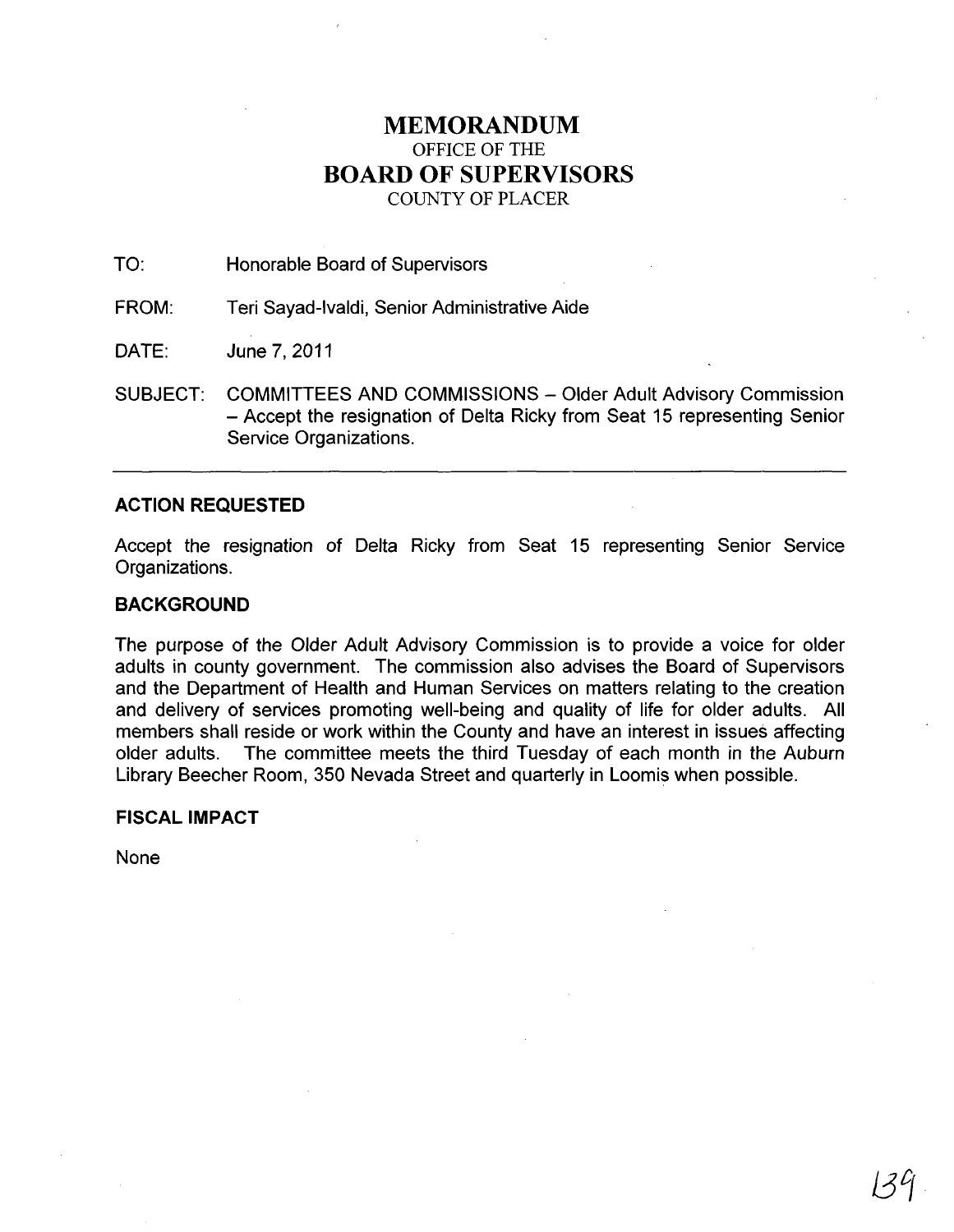## PLACER COUNTY OLDER ADULT ADVISORY COMMISSION

#### PUBLIC COMMITTEE

PURPOSE: To provide a voice for older adults in county government. To advise the Board of Supervisors and the Dept. of Health and Human Services on matters relating to the creation and delivery of services promoting well-being and quality of life for older adults.

## CONFLICT OF INTEREST: No

COMPOSITION: All members shall reside or work within the County, have an interest in issues affecting older adults. Members shall be appointed by the Board of Supervisors. 1 rep from each District (5), 3 Publicat-Large, 1 Older Adult Collaborative, 2 A4AA Governing Board/Advisory Committee Member, 1 CA Sr. Legislature Member, 1 Minority rep, 6 Senior Service Organizations members for a total voting membership of 19. 3 non-voting members, 1 Board of Supervisors or designee, 1 Health and Human Services Liaison, and 1 rep from the Area 4 Agency on Aging.

**MEETINGS:** 3rd Tuesday of every month at 1:00 to 3:00 p.m. in the Auburn Library Beecher Room, 350 Nevada Street, quarterly in Loomis (when possible).

COMPENSATION: Commission members shall serve without compensation. However; appointed members shall be reimbursed for actual and necessary expenses incurred while performing official duties.

### COUNTY CONTACT PERSON

Eldon Luce, Pub Authority Mgr (530) 886-3680 379 Nevada St Auburn, CA 95603-

#### SEAT # 1

Irwin A. Herman, MD Vice Chair REPRESENTS: Dist 1 TERM LENGTH: 3-years APPOINTED BY: BOS EXPIRES: 10/19/2011

#### SEAT# 4

Monica Sandgathe REPRESENTS: Dist 4 TERM LENGTH: 3-year APPOINTED BY: BOS EXPIRES: 10/5/2011

#### SEAT# 7

Darlis C. Beale REPRESENTS: PUb-at-Lrg TERM LENGTH: 3-years APPOINTED BY: BOS EXPIRES: 9/21/2011

SEAT # 10 Kitty Hollitz REPRESENTS: A4AA Gov Bd/Adv Cmtee Mbr TERM LENGTH: 3-years APPOINTED BY: BOS EXPIRES: 8/24/2013

#### CURRENT MEMBERS

SEAT# 2 Vacant Seat REPRESENTS: Dist 2 TERM LENGTH: 3-years APPOINTED BY: BOS EXPIRES: 6/30/2012

SEAT# 5 Vacant Seat REPRESENTS: Dist 5 TERM LENGTH: 2-year APPOINTED BY: BOS EXPIRES: 9/21/2012

SEAT# 8 Pat Hardy REPRESENTS: Pub-at-Lrg TERM LENGTH: 2-years APPOINTED BY: BOS **EXPIRES: 1/10/2012** 

SEAT# 11 Sue Dings REPRESENTS: A4AA Gov Bd/Adv Cmte Mbr TERM LENGTH: 3-year APPOINTED BY: BOS EXPIRES: 8/31/2011

 $SEAT# 3.$ William Reed REPRESENTS: Dist 3 TERM LENGTH: 3-years APPOINTED BY: BOS EXPIRES: 8/24/2013

#### SEAT# 6 Linda Brown REPRESENTS: Pub-at-Lrg TERM LENGTH: 3-years APPOINTED BY: BOS EXPIRES: 9/21/2013

SEAT # 9 Laura Wayman Chair REPRESENTS: Oldr Adlt Collab TERM LENGTH: 3-year APPOINTED BY: BOS EXPIRES: 8/31/2011

SEAT# 12 Vacant Seat REPRESENTS: CA Sr Leg Mbr TERM LENGTH: 2-years APPOINTED BY: BOS EXPIRES: 8/24/2012

CONTACT PERSON